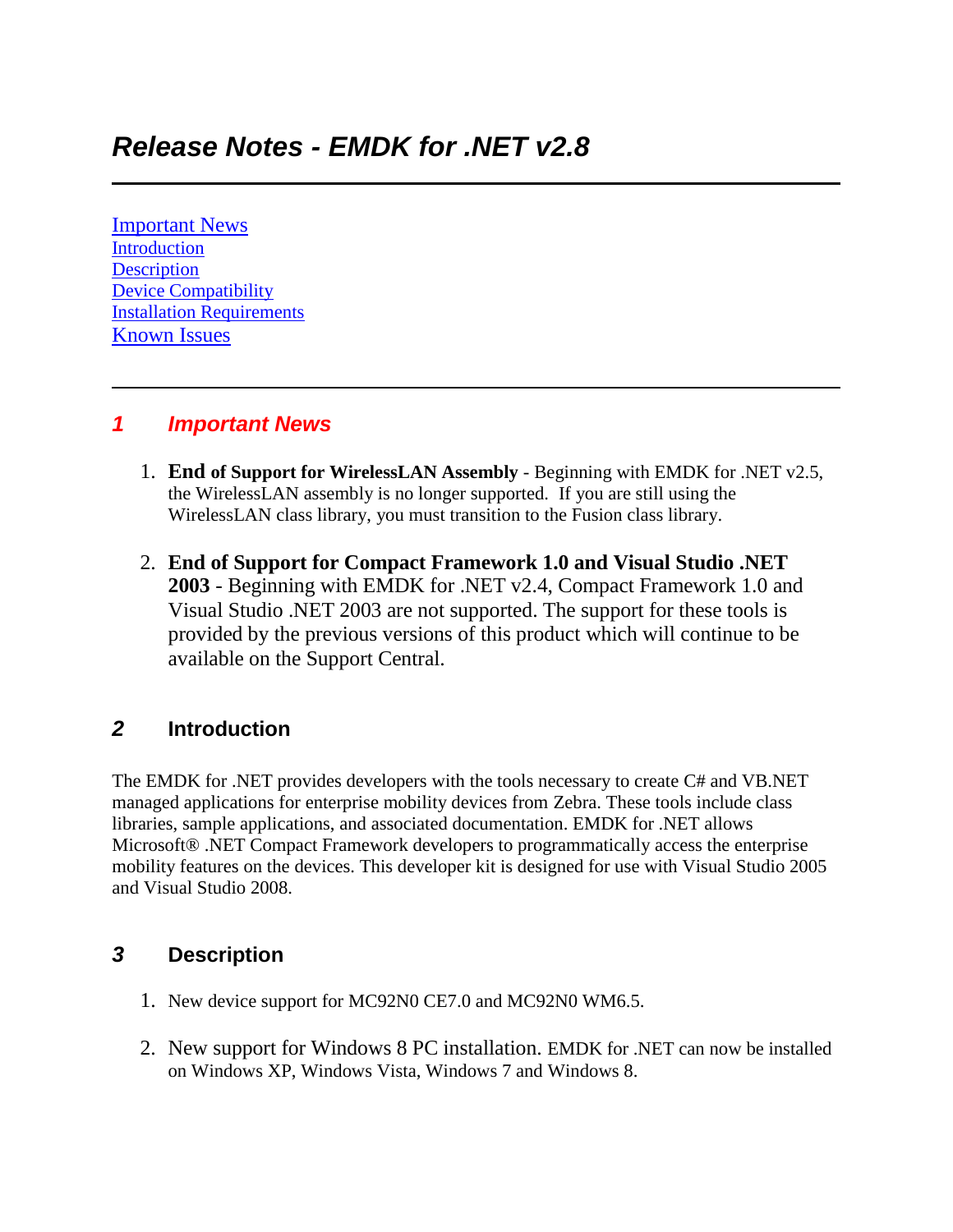- 3. Updated SensorSample1 to provide access to all the sensors available on the device. The previous versions provided access to the accelerometer, tilt angle and orientation sensors only.
- 4. The older MC67NA BSP versions required manual installation of the drivers for using the Document Capture v2.0 (DocCap 2.0) feature. However, MC67NA BSP v28.19 or higher comes with the DocCap 2.0 drivers fully integrated and there is no need for manual installation. (Added in September 2013)\*
- 5. The following external scanners are now approved for use with VC70N0 BSP v34.21 or higher. Previously, only the RS507 Bluetooth Image Scanner was supported. Refer to the "VC70N0 Programming - Addendum - EMDK-M-020802.pdf" documentation available on EMDK for .NET v2.8 web page for more information. (Added in October 2013)\*
	- o LS3408-ER Corded Laser Scanner
	- o DS3508-ER Corded Imager Scanner
	- o LS3578 Bluetooth Laser Scanner
	- o DS3578 Bluetooth Imager Scanner
- 6. Added Document Capture v2.0 (DocCap 2.0) support for the following devices. This requires manually installing the DocCap 2.0 drivers. To download these drivers, go to Support Portal and search for "Document Capture v2.0 for MPA2 Products". (Added in October 2013)\*
	- $\circ$  MC55A0 WM6.5
	- $O$  MC55N0 WM6.5
	- o MC75A WM6.5
	- o MC9500 WM6.5
- 7. New device support for MC2100 CE6.0 Professional. Earlier versions of EMDK already supported MC2100 CE6.0 Core device. (Added in January 2014)\*

\* New device approval has been received for this package. The approval did not require any software change. If you have already installed the package, there is no need to download and install it again.

## *4* **Device Compatibility**

This software release has been approved for use with the following devices.

| Device       | Win CE<br>5.0 | Win CE<br>$6.0\,$ | Win CE<br>7.0 | Win<br>Mobile<br>5.0 | Win<br>Mobile<br>6.0/6.1 | Win<br>Mobile $6.5$ | $C$ ustom<br>Linux |
|--------------|---------------|-------------------|---------------|----------------------|--------------------------|---------------------|--------------------|
| <b>ES400</b> |               |                   |               |                      |                          | $\ast$              |                    |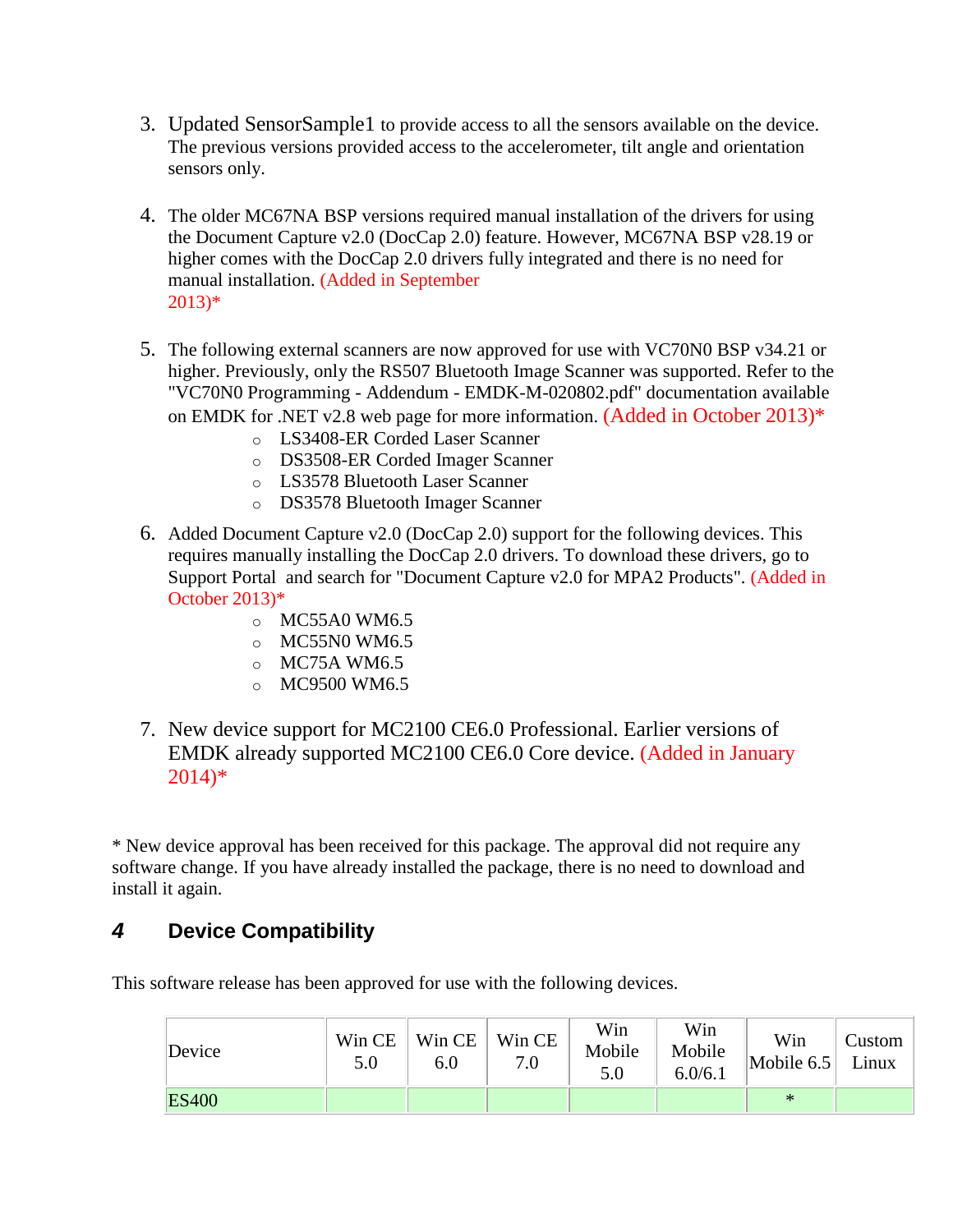| <b>FX7400</b> | $\ast$ |        |        |        |        |        |        |
|---------------|--------|--------|--------|--------|--------|--------|--------|
| <b>FX9500</b> |        |        |        |        |        |        | $\ast$ |
| LEX700        |        |        |        |        |        | $\ast$ |        |
| MC1000        | $\ast$ |        |        |        |        |        |        |
| MC17          | $\ast$ |        |        |        |        |        |        |
| MC2100        |        | $\ast$ |        |        |        |        |        |
| MC3000        | $\ast$ |        |        |        | $\ast$ |        |        |
| MC3190Z       |        |        |        |        |        | $\ast$ |        |
| MC3100        |        | $\ast$ |        |        | $\ast$ | $\ast$ |        |
| <b>MC4500</b> |        |        |        |        |        | $\ast$ |        |
| MC55          |        |        |        |        | $\ast$ | $\ast$ |        |
| MC55A         |        |        |        |        |        | $\ast$ |        |
| MC55N0        |        |        |        |        |        | $\ast$ |        |
| <b>MC65</b>   |        |        |        |        |        | $\ast$ |        |
| MC67NA        |        |        |        |        |        | $\ast$ |        |
| <b>MC70</b>   |        |        |        | $\ast$ | $\ast$ |        |        |
| MC75          |        |        |        |        | $\ast$ | $\ast$ |        |
| MC75A         |        |        |        |        |        | $\ast$ |        |
| MC9000        | $\ast$ |        |        | $\ast$ |        |        |        |
| MC9090        | $\ast$ |        |        | $\ast$ | $\ast$ |        |        |
| MC9090-Z      |        |        |        |        | $\ast$ |        |        |
| MC9100        |        | $\ast$ |        |        |        | $\ast$ |        |
| MC92N0        |        |        | $\ast$ |        |        | $\ast$ |        |
| MC9500        |        |        |        |        | $\ast$ | $\ast$ |        |
| <b>MK500</b>  | $\ast$ |        |        |        |        |        |        |
| <b>MK3000</b> | $\ast$ |        |        |        |        |        |        |
| MK3100        |        |        | $\ast$ |        |        |        |        |
| <b>MK4000</b> | $\ast$ |        |        |        |        |        |        |
| <b>MT2000</b> | $\ast$ |        |        |        |        |        |        |
| <b>RD5000</b> | $\ast$ |        |        |        |        |        |        |
| VC5090        | $\ast$ |        |        |        |        |        |        |
| VC6090        |        |        |        |        | $\ast$ | $\ast$ |        |
| VC70N0        |        |        | $\ast$ |        |        |        |        |
| <b>WT4000</b> | $\ast$ |        |        |        |        |        |        |
| WT41N0        |        |        | $\ast$ |        |        |        |        |
| XR400 Series  | $\ast$ |        |        |        |        |        |        |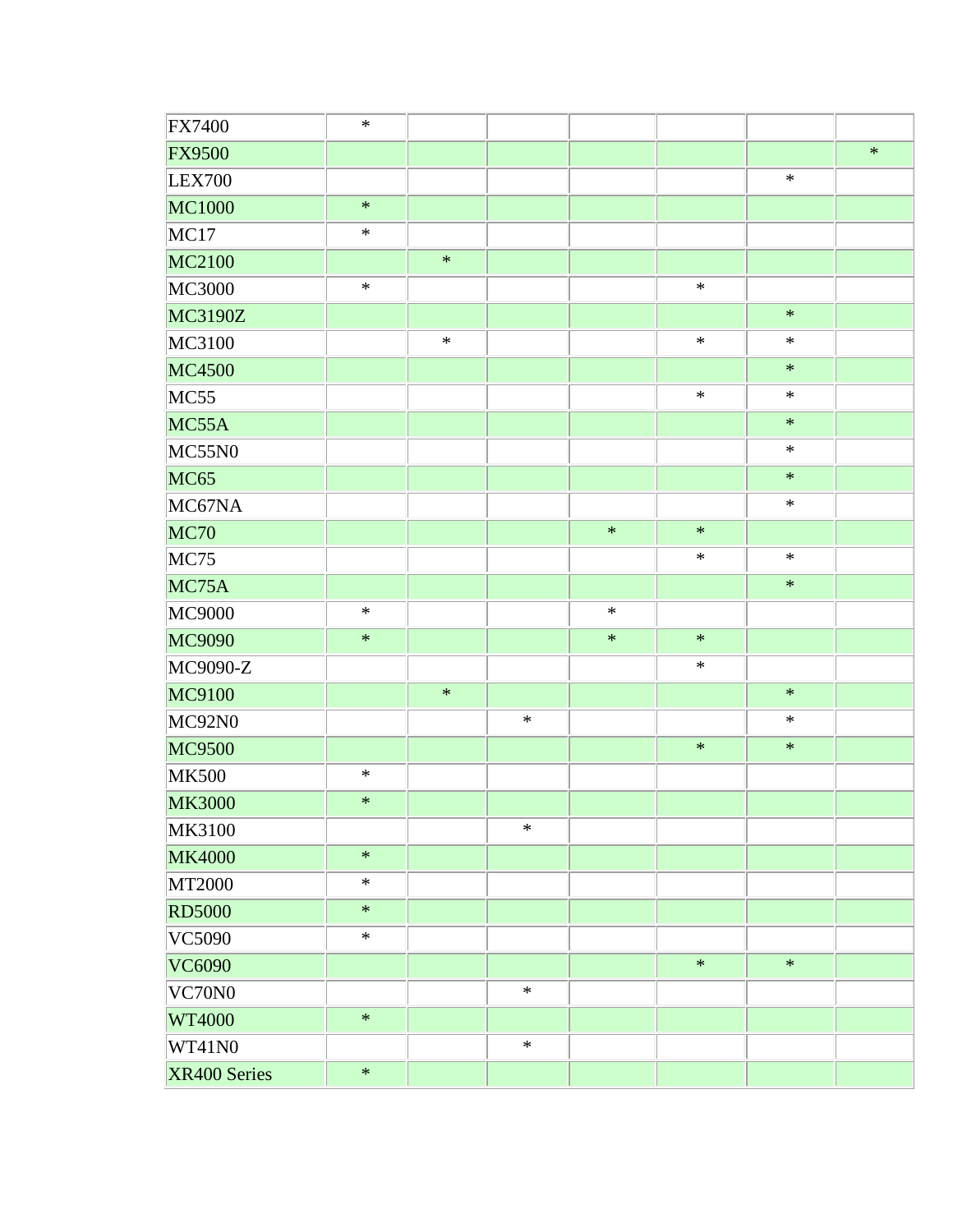\* Supported device

NOTE: Support for the older devices is provided by previous versions of this product.

| Accessory        | Devices                                                                                                                                       |
|------------------|-----------------------------------------------------------------------------------------------------------------------------------------------|
| DCR7000-100      | MC70, MC75, MC75A                                                                                                                             |
| DCR7000-200      | MC70, MC75, MC75A                                                                                                                             |
| <b>MSR3000</b>   | MC3000, MC3100                                                                                                                                |
| <b>MSR55</b>     | MC55, MC55A, MC55N                                                                                                                            |
| <b>MSR7000</b>   | MC70, MC75, MC75A                                                                                                                             |
| <b>MSR9001</b>   | MC9090, MC9100, MC92N0                                                                                                                        |
| <b>MSR9500</b>   | MC9500                                                                                                                                        |
| RS409            | WT4000                                                                                                                                        |
| <b>RS419</b>     | WT41N0                                                                                                                                        |
| <b>RS507</b>     | LEX700, MC3000, MC3100, MC55, MC67NA, MC70, MC75,<br>MC75A, MC9090, MC9100, MC92N0, MC9500, MK3100,<br>VC5090, VC6090, VC70N0, WT4000, WT41N0 |
| <b>LS3408-ER</b> | <b>VC5090, VC70N0</b>                                                                                                                         |
| <b>DS3508-ER</b> | <b>VC70N0</b>                                                                                                                                 |
| LS3578           | VC70N0                                                                                                                                        |
| <b>DS3578</b>    | VC70N0                                                                                                                                        |

This software release has been approved for use with the following accessories.

# *5* **Installation Requirements**

## **Development PC**

Install Requirements for Visual Studio 2005:

- Microsoft® Windows XP (32-bit) or Microsoft® Windows Vista (32bit) or Microsoft® Windows 7 (32-bit and 64-bit)
- Microsoft® Visual Studio 2005 \*
- Microsoft ActiveSync 4.2 or higher (only for Windows XP, Vista has its own Mobile Device Center)
- Microsoft® Windows Mobile Device Center 6.1 or higher. (only for Windows 7)
- One of more of the following SDKs for the Windows Mobile [development:](http://www.microsoft.com/downloads/details.aspx?FamilyID=83A52AF2-F524-4EC5-9155-717CBE5D25ED&displaylang=en)
	- o [Microsoft® Windows Mobile 5.0 SDK for PocketPC](http://www.microsoft.com/downloads/details.aspx?FamilyID=83A52AF2-F524-4EC5-9155-717CBE5D25ED&displaylang=en)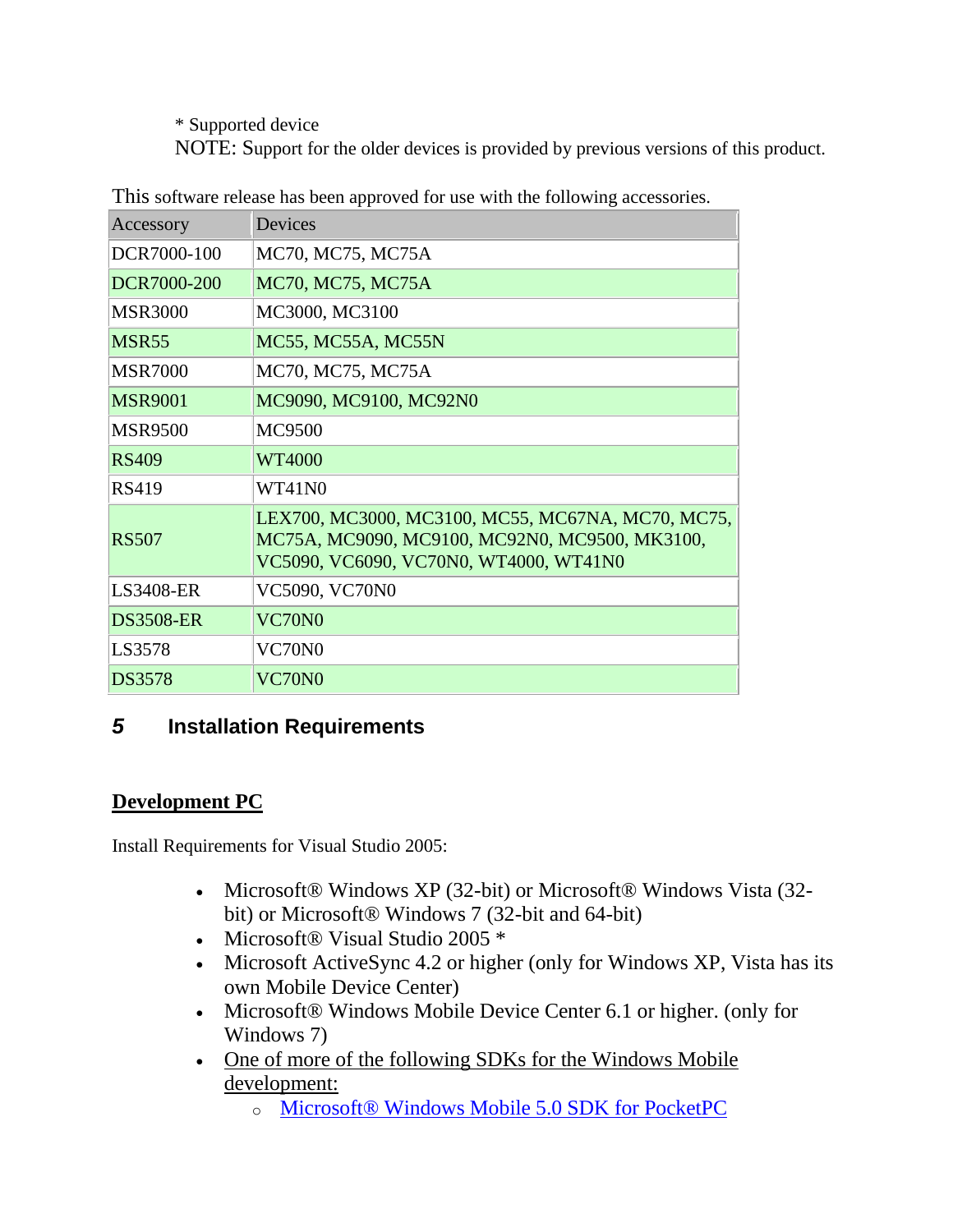- o [Microsoft® Windows Mobile 6.0 Professional SDK for Pocket](http://www.microsoft.com/downloads/details.aspx?familyid=06111A3A-A651-4745-88EF-3D48091A390B&displaylang=en)  [PC](http://www.microsoft.com/downloads/details.aspx?familyid=06111A3A-A651-4745-88EF-3D48091A390B&displaylang=en)
- o [Microsoft® Windows Mobile 6.5](http://www.microsoft.com/downloads/details.aspx?FamilyID=20686a1d-97a8-4f80-bc6a-ae010e085a6e&displaylang=en) Professional Developer Tool [Kit](http://www.microsoft.com/downloads/details.aspx?FamilyID=20686a1d-97a8-4f80-bc6a-ae010e085a6e&displaylang=en)

\* EMDK for .NET requires at least Visual Studio 2005 Service Pack 1 installed on the development PC.

Install Requirements for Visual Studio 2008:

- Microsoft® Windows XP (32-bit) or Microsoft® Windows Vista (32bit) or Microsoft® Windows 7 (32-bit and 64-bit)
- Microsoft® Visual Studio 2008 \*
- Microsoft ActiveSync 4.5 or higher (only for Windows XP, Vista has its own Mobile Device Center)
- Microsoft® Windows Mobile Device Center 6.1 or higher. (only for Windows 7)
- One of more of the following SDKs for the Windows Mobile [development:](http://www.microsoft.com/downloads/details.aspx?FamilyID=83A52AF2-F524-4EC5-9155-717CBE5D25ED&displaylang=en)
	- o [Microsoft® Windows Mobile 6.0 Professional SDK for Pocket](http://www.microsoft.com/downloads/details.aspx?familyid=06111A3A-A651-4745-88EF-3D48091A390B&displaylang=en)  [PC](http://www.microsoft.com/downloads/details.aspx?familyid=06111A3A-A651-4745-88EF-3D48091A390B&displaylang=en)
	- o [Microsoft® Windows Mobile 6.5 Professional Developer Tool](http://www.microsoft.com/downloads/details.aspx?FamilyID=20686a1d-97a8-4f80-bc6a-ae010e085a6e&displaylang=en)  [Kit](http://www.microsoft.com/downloads/details.aspx?FamilyID=20686a1d-97a8-4f80-bc6a-ae010e085a6e&displaylang=en)

 If developing applications for Windows Embedded Compact 7.0 (CE 7.0) is a requirement, then install the followings:

- Microsoft<sup>®</sup> Visual Studio 2008 with Service Pack1
- Install the [update that adds support for Windows Embedded Compact 7.0](http://support.microsoft.com/kb/2483802)
- Install the [update that extends support for Windows Embedded Compact 7.0.](http://support.microsoft.com/kb/2468183) This fix is required only if you are targeting ATL or MFC.

\* The edition of Visual Studio installed must support mobile device development. Express editions of Visual Studio do not support mobile device development. Visual Studio 2008 Standard Edition does not support mobile device development.

### **Device Runtimes**

To run device applications that utilize EMDK for .NET libraries, the following device runtimes must be installed:

> Microsoft .NET Compact Framework. The following table specifies the combinations of Visual Studio and .NET Compact Frameworks supported by EMDK: